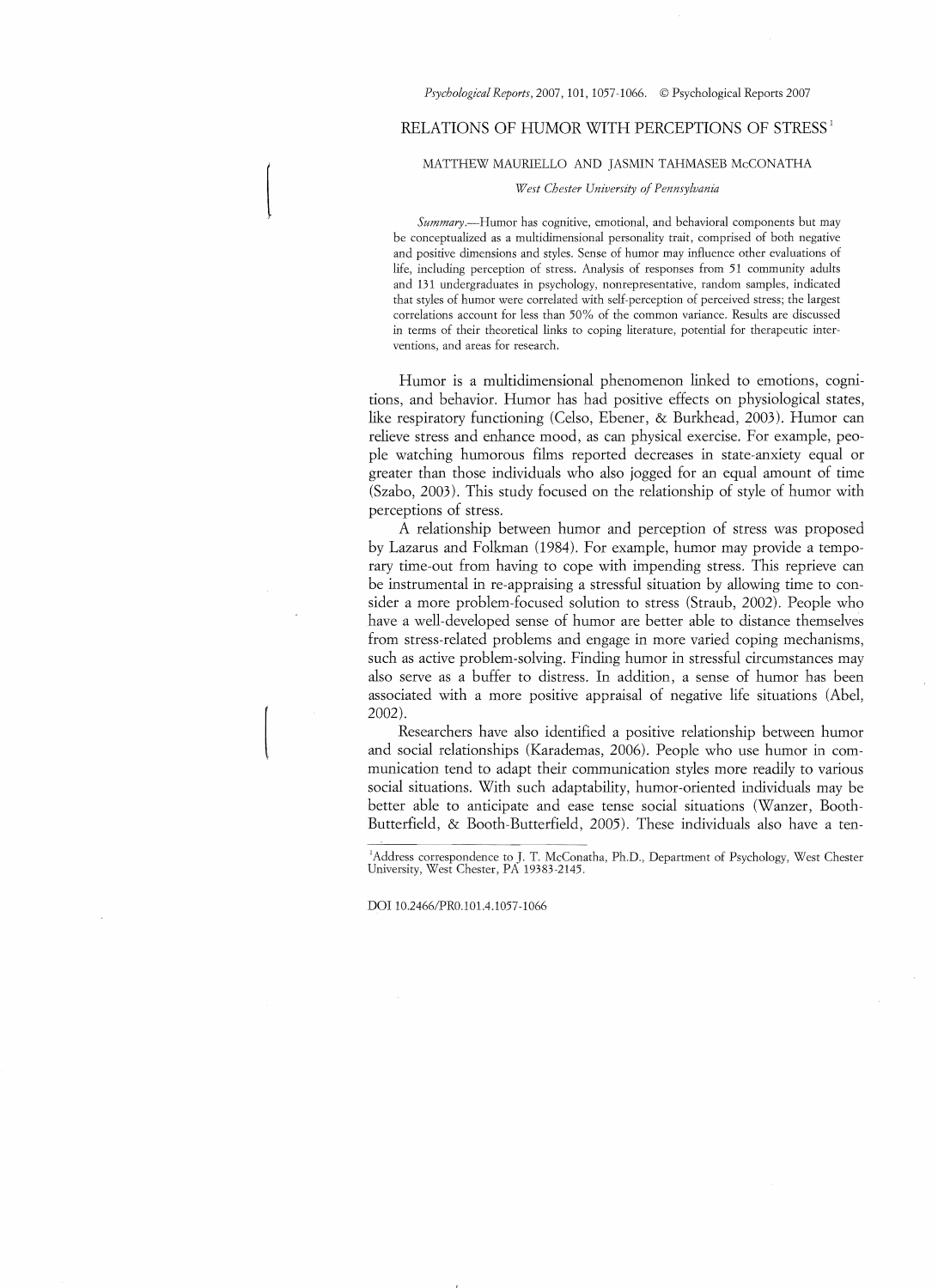dency to cope in a proactive manner, as they have a more positive view of self, are more satisfied with their relationships, and feel a greater sense of mastery over their environment (Kirsh & Kuiper, 2003),

The American Psychiatric Association (2000) categorized humor as a highly adaptive coping skill, which maximizes gratification, balances conflicting situations, and maintains awareness. Humor is defined as a coping skill by which the user reduces emotional distress from conflict by emphasizing the ironies of a stressor. Like other high-adaptive coping skills, humor is often utilized when stress is confronted in the absence of cognitive and social supports. Thus, humor can be used to reduce distress, conflict, or cognitive dissonance during a sudden change in internal or external reality (Vaillant, 2000).

Recently, researchers have begun to look at the relationship between worrying and humor. Worrying, which is related to psychological stress, may be conceptualized as a person's beliefs that situations are dangerous and that they cannot find and implement solutions to dangerous situations (Kelly & Miller, 1999). Research has shown that those with a greater sense of humor have been shown to be less likely to worry. The use of humor also indicates a greater likelihood of taking positive risks, such as joke telling and other forms of humor production (Kelly & Miller, 1999). If humor can be conceptualized as a mature defense mechanism, as proposed by the American Psychiatric Association (2000), with which one may balance conflict and lead to a reduction in worry, then humor may have practical use, as in therapeutic relationships. Offering absurdity in lieu of positive reassurance or rational deduction may have the paradoxical effect of stimulating insight into distorted thoughts or behaviors (Yonkovitz & Matthews, 1998). Integrating humor could be beneficial to those with psychosis. As a therapeutic technique, the absurdity inberent in joking may draw attention to tbe unreality and function better than reasoning. Furthermore, the sharing of positive affect between clients and clinicians can have marked henefits for a client's functioning (Martens, 2004).

There is, however, no universal implementation of humor without consideration of individual differences, for humor use can also have negative consequences. For example, although those who make use of humor as a coping mechanism score lower on depression and anxiety, people who use humor negatively, whether directed against themselves or others, tend to be at a greater risk for interpersonal difficulties, lower self-efficacy and self-esteem, and a host of other pathological symptoms (Kuiper, Grimshaw, Leite, & Kirsh, 2004).

## Sex and Age Differences in Humor

Researchers have reported that both men and women tend to identify a

**I**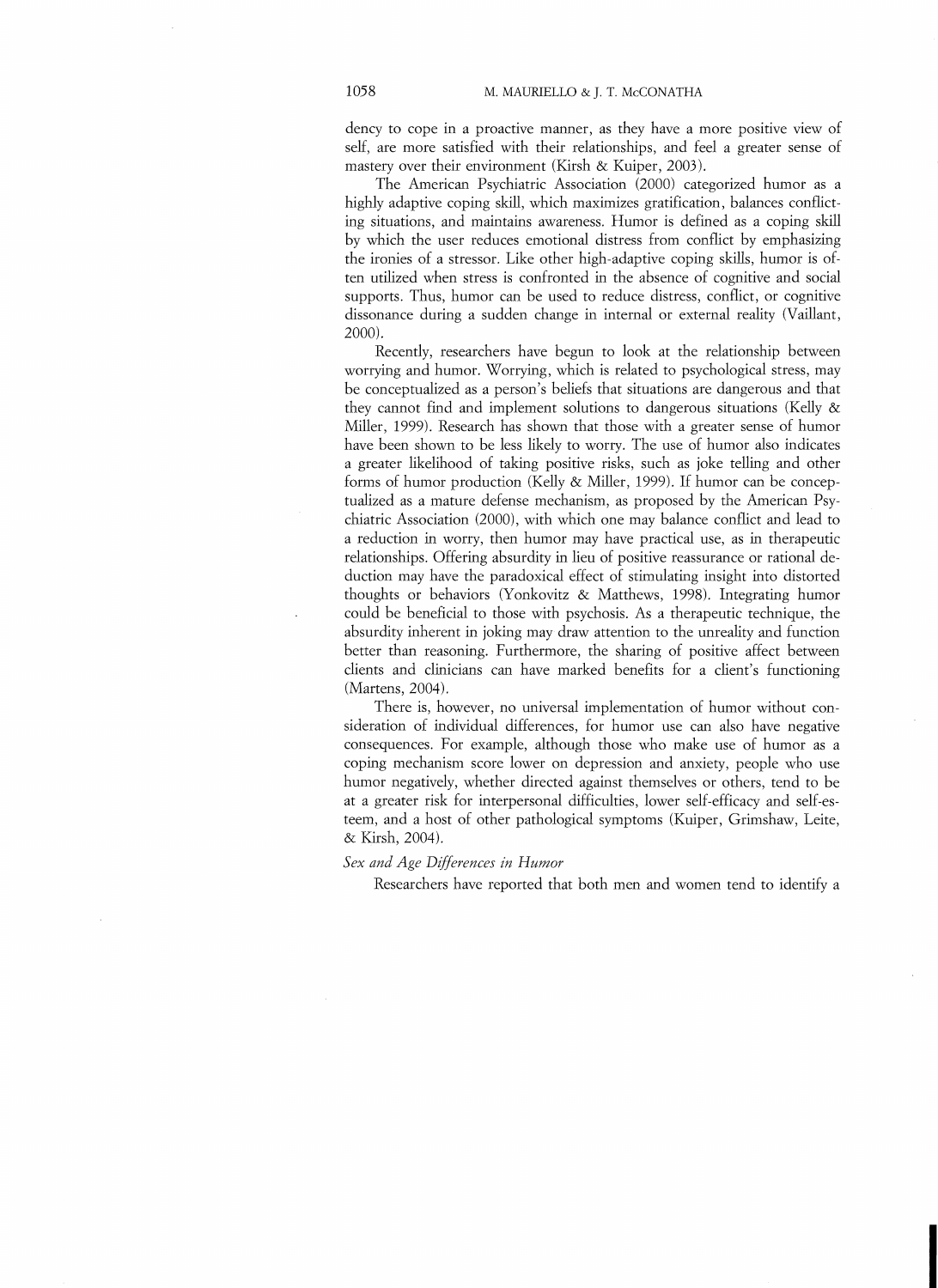sense of humor as a desirable characteristic, especially in romantic relationships. However, several studies indicate that men are not romantically attracted to humorous women. It appears that women find men attractive who both produce humor and appreciate humor, while men only find humor attractive in women when women appreciate humor produced by men. This relationship stays relatively constant across several types of relationships but is particularly pronounced for men in sexual or romantic relationships (Bressler & Martin, 2006). Researchers have indicated that humor appreciation and production is different for men and women, especially when exposed to stressful or anxiety inducing situations (Abel & Maxwell, 2002).

Both younger and older adults perceive laughter and humor as important components of health and well-being; however, age differences in use of humor have also been identified. Younger adults appear to endorse uninhibited laugher that is loud and active, while older adults tend to prefer an "appropriate social context" of humor (Mahony, Burroughs, & Lippman, 2002). Research conducted in Nonvay (Mahony, *el al.,* 2002) supported these age differences. Older adults in general laughed less, and the men showed a more rapid age reduction in the humor use (Svebak, Martin, & Holman, 2004).

## *Dimensions of Sense of Humor*

ú

One way to conceptualize sense of humor is by its function or use. Martin, Puhlik-Doris, Larsen, Gray, and Weir (2003) divided style of sense of humor into four dimensions, Affiliative humor (i.e., using humor to enhance relationships), Self-enhancing humor (i.e., using humor to boost oneself without attacking others), Aggressive humor (i.e., using humor to boost self at others' expense), and Self-deprecating humor (i.e., using humor to enhance relations at one's own expense). These dimensions have been related to personality factors such as extraversion in positive styles and neuroticism in negative styles. Affiliative humor and Self-enhancing humor are considered positive uses. They do not involve malicious use of humor against others or maladaptive use of humor against the self. Both are related to several positive psychological, personality, and social constructs. Affiliative humor, for example, was positively correlated with intimacy in relationships, satisfaction in relationships, extraversion, openness to experience, self-esteem, and other measures of well-being. Similarly, Self-enhancing humor is related to these positive psychological constructs, as well as coping humor (Martin, *et al.,*  2003).

Negative dimensions of humor (aggressive and self-defeating), by contrast, have been positively related to scores on neuroticism and negatively related to those on conscientiousness and agreeableness personality constructs. Self-defeating humor, in particular, was significantly inversely related to mea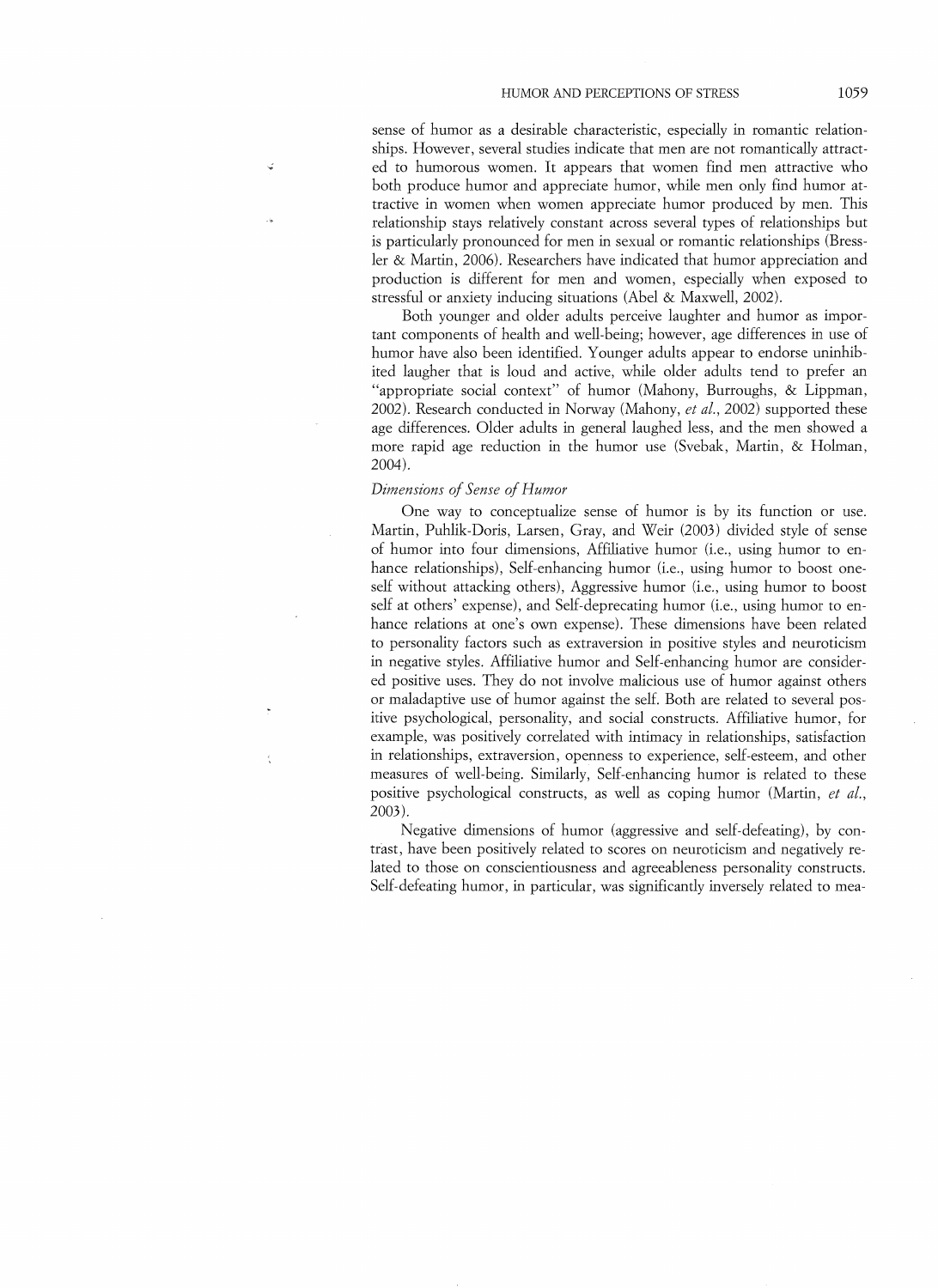sures of well-being and self-esteem. Also, this dimension was not significantly related to coping well as measured by the Coping Humor Scale, despite an individual's proclivity to use humor as a social lubricant or coping skill (Martin, *et al.,* 2003). **In** addition, these individuals tend to be less extraverted and are more likely to show signs of insecurity and indecisiveness in present and past relationships (Saroglou & Scariot, 2002). The purpose of this study was to explore the relationship between perceptions of stress and styles of humor use.

### METHOD

## *Participants*

Participants included undergraduate students at a medium-sized suburban university and a convenient sample of adults living in the surrounding community. Adults were selected via the snowball sampling method (Denzin, 1978) and totaled 51 participants. Psychology students comprised the remaining 131 participants. Students volunteered to participate and received research credit for their participation. Of the 182 participants, the majority were women  $(62.1\%)$ ; most identified themselves as Euro-Americans  $(84.1\%)$ . They ranged in age from 18 to 79 years, with a mean age of 23.9 yr. for the men and 23.0 yr. for the women. Overall age mean for both sexes was 25.2 yr. *(SD= 11.5).* 

## *Materials*

Participants were administered a survey, which included demographic questions, and inventories to measure ways of coping with humor, styles of humor use, as well as perceptions of stress. They completed the survey individually or in a small group. To measure effect of coping humor by participants in stressful situations, the Coping Humor Scale (Martin & Lefcourt, 1983) was included. This scale includes seven items, each scored on four points of a Likert-format scale (e.g.,  $1 =$ Strongly disagree,  $4 =$ Strongly agree). An example would be "I can usually find something to laugh or joke about even in trying situations." The scale has been shown to be reliable enough for research, with Cronbach alpha ranging between .60 and .70. In addition, its validity was based on likelihood of using humor as a coping skill.

The Humor Styles Questionnaire (Martin, *et al.*, 2003) was selected to measure how participants use humor with four scales (i.e., Affiliative, Self-enhancing, Aggressive, and Self-deprecating). Each scale contains eight items. Each item is scored on a 7-point Likert-format scale  $(1 = \text{Strongly disagree},$ 7 =Strongly agree). Each scale showed adequate reliability with Cronbach alphas as follows: Affiliative (.80), Self-enhancing (.81), Aggressive (.77), and Self-deprecating (.80), and test-retest reliabilities ranging from .80 to .85 ( $p \lt \theta$ ) .(01). Correlations among the four scales were low, with the highest being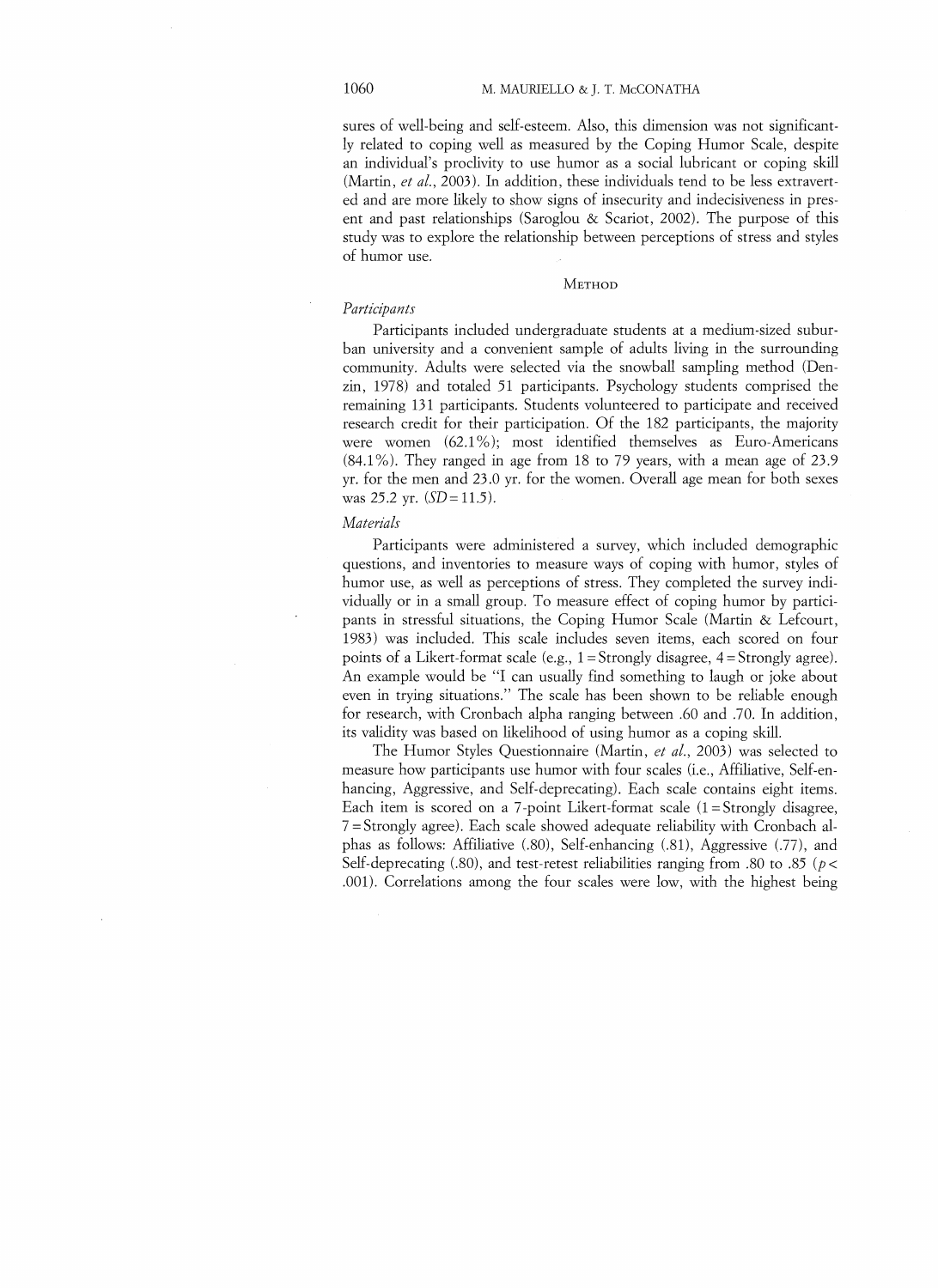between Affiliative and Self-enhancing humor. Evidence of the validity has also been described in detail by Martin, *et al.* (2003). Sample items from each scale include "I enjoy making other people laugh" (Affiliative), "My humorous outlook on life keeps me from getting overly upset or depressed about things" (Self-enhancing), "If someone makes a mistake, I will often tease them about it" (Aggressive), and "I let people laugh at me or make fun at my expense more than I should" (Self-deprecating).

The Perceived Stress Scale (Cohen, Kamarck, & Mermelstein, 1983) was used to assess participants' perceptions of stress. This measure consists of 14 items scored on a 5-point Likert-format (e.g., 0= Never, 4=Very often). An example item would be "In the last month, how often have you found that you could not cope with all the things that you had to do?" This scale has shown acceptable reliability with Cronbach alphas between .84 and .86 and test-retest reliabilities from .55 to .85. Validity is indicated by scale correlations with behavioral and self-report measures of negative symptomotology (e.g., depression).

#### RESULTS

Pearson-product correlations were computed among measures of coping humor, perception of stress, and four styles of humor. In addition, internal consistency  $(\alpha)$  calculated for these scales were as follows: Satisfaction with Life Scale ( $\alpha$ =.82), Coping Humor Scale ( $\alpha$ =.64), and the Perception of Stress Scale ( $\alpha$  = .87). Table 1 presents Pearson correlations. Significant relationships were obtained for scores of the Humor Styles Questionnaire Selfenhancing humor, the Humor Styles Questionnaire Affiliative humor, and the Humor Styles Questionnaire Aggressive scale with those on the Coping Humor Scale.

| INTERCORRELATIONS AMONG HUMOR SCALES $(N = 182)$ |        |        |        |      |  |
|--------------------------------------------------|--------|--------|--------|------|--|
| Variable                                         |        |        |        |      |  |
| 1. Coping Humor Scale                            |        |        |        |      |  |
| Humor Styles Questionnaire                       |        |        |        |      |  |
| 2. Affiliative humor                             | $.52*$ |        |        |      |  |
| 3. Self-enhancing humor                          | $.65*$ | $.48*$ |        |      |  |
| 4. Aggressive humor                              | .16†   | .11    | $-.01$ |      |  |
| 5. Self-deprecating humor                        | .03    | $-.03$ | $-.07$ | .38* |  |

TABLE 1

*\*p<.OO1. tp=.03.* 

Table 2 displays t ratio tests with independent samples separately by sex of participants. Significant differences identified were noted on the Coping Humor Scale and Aggressive humor scale, with men scoring higher than women. To articulate better possible sex differences, each correlation for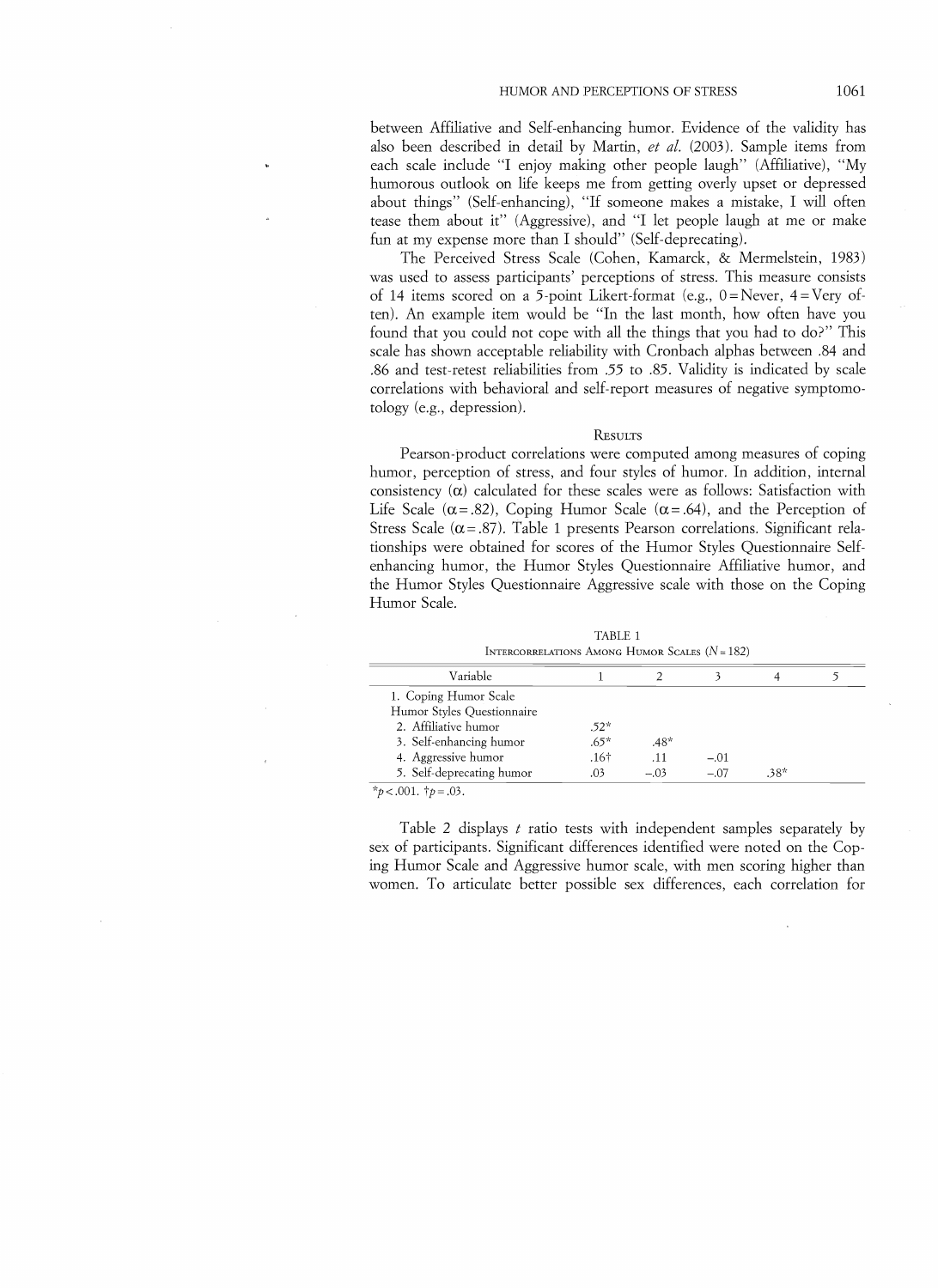# 1062 M. MAURIELLO & J. T. McCONATHA

both sexes was compared for significance utilizing Fisher  $z_r$  transformation (Sheskin, 2004). To keep Type I error at  $\alpha$  = .05 for all 21 correlations, the .05 level was divided by all correlations to obtain a critical  $\zeta$  value of 2.72. The *z* scores ranged from .00 to 2.07 ( $p$  > .003), indicating that the correlations in Table 3 were not statistically different from one another.

|                            |      | TABLE 2<br>INDEPENDENT SAMPLE <i>t</i> RATIOS FOR SEX DIFFERENCES |      |               |          |
|----------------------------|------|-------------------------------------------------------------------|------|---------------|----------|
| Scale                      | М    | SD                                                                | t    | $\mathcal{P}$ | $\eta^2$ |
| Coping Humor Scale         |      |                                                                   |      |               |          |
| Men                        | 20.5 | 3.5                                                               | 3.03 | $-.001$       | .04      |
| Women                      | 19.0 | 3.1                                                               |      |               |          |
| Perception of Stress Scale |      |                                                                   |      |               |          |
| Men                        | 25.4 | 8.1                                                               | 1.48 | .14           | na       |
| Women                      | 27.3 | 8.4                                                               |      |               |          |
| Humor Styles Questionnaire |      |                                                                   |      |               |          |
| Affiliative humor          |      |                                                                   |      |               |          |
| Men                        | 46.0 | 8.0                                                               | 0.12 | .91           | na       |
| Women                      | 46.1 | 6.9                                                               |      |               |          |
| Self-enhancing humor       |      |                                                                   |      |               |          |
| Men                        | 38.1 | 8.8                                                               | 1.90 | .06           | na       |
| Women                      | 35.8 | 7.6                                                               |      |               |          |
| Aggressive humor           |      |                                                                   |      |               |          |
| Men                        | 28.1 | 7.3                                                               | 2.00 | .05           | .02      |
| Women                      | 25.9 | 7.2                                                               |      |               |          |
| Self-deprecating humor     |      |                                                                   |      |               |          |
| Men                        | 25.6 | 8.1                                                               | 0.58 | .56           | na       |
| Women                      | 27.3 | 8.4                                                               |      |               |          |

Results displayed in Table 3 represent the correlations between the four scales of the Humor Styles Questionnaire and the Coping Humor Scale. Perception of stress was significantly related to all but one of the scales for both men and women; however, no relationship was uncovered between the AffiIiative humor scale and the Perception of Stress Scale.

| TABLE 3                                                       |
|---------------------------------------------------------------|
| PEARSON CORRELATIONS BETWEEN MEN $(n=68)$ and WOMEN $(n=113)$ |
| FOR SCORES ON STYLE AND WELL-BEING $(N = 181)$                |

| Variable                   | Perception of Stress |         |                  |
|----------------------------|----------------------|---------|------------------|
|                            | Men                  | Women   | Both             |
| Humor Styles Questionnaire |                      |         |                  |
| Affiliative humor          | $-.18$               | $-.12$  | $-.14$           |
| Self-enhancing humor       | $-24*$               | $-.38‡$ | $-.33\ddagger$   |
| Aggressive humor           | $.36*$               | .36±    | $.34\pm$         |
| Self-deprecating humor     | $.30*$               | $.26+$  | .26 <sup>‡</sup> |
| Coping Humor Scale         | $-26*$               | $-.16$  | $-22$ †          |

 $\frac{*}{p}$ <.05.  $\frac{1}{p}$ <.01.  $\frac{1}{p}$ <.001.

 $\overline{\phantom{a}}$ 

 $\overline{\phantom{a}}$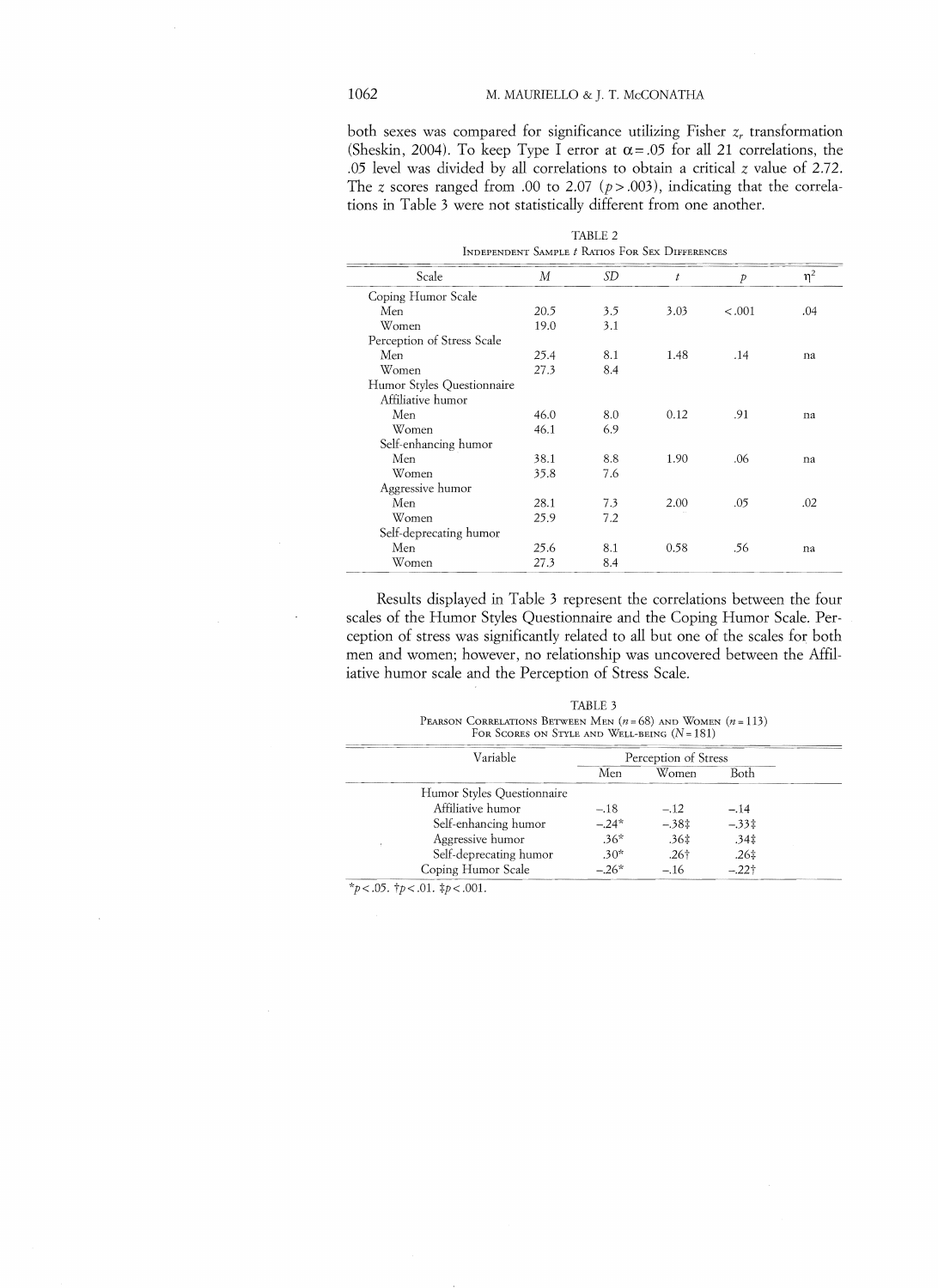Analysis indicated age was negatively related to scores on both Affiliative humor and Aggressive humor (see Table 4). Internal consistency for the Humor Styles Questionnaire was also evaluated via Cronbach alpha, these values being Affiliative (.85), Self-enhancing (.83), Aggressive (.66), and Selfdeprecating (.82). These reliabilities are higher than those reported by Martin, *et al.* (2003), with the exception of that for Aggressive humor, which in this sample (.66) was lower than the .77 reported by Martin, *et al.* (2003). While better reliability is preferable, inclusion of this style of humor is still worthy of consideration.

 $\overline{ \ }$ 

| $\pm$ EXROUN CORNELITION COLLIGIBITO DEI WEEN TRIE HIJD OCHEED (FT = 102) |        |        |  |
|---------------------------------------------------------------------------|--------|--------|--|
| Scale                                                                     |        |        |  |
| Coping Humor Scale                                                        | .10    | .19    |  |
| Perception of Stress Scale                                                | $-.14$ | .06    |  |
| Humor Styles Ouestionnaire                                                |        |        |  |
| Affiliative humor                                                         | $-.22$ | < 0.01 |  |
| Self-enhancing humor                                                      | .11    | .15    |  |
| Aggressive humor                                                          | $-.24$ | $-.01$ |  |
| Self-deprecating humor                                                    | $-.02$ | .79    |  |

| TABLE 4                                                         |
|-----------------------------------------------------------------|
| Pearson Correlation Coefficients Between Age and Scales (N=182) |
|                                                                 |

 $TATL$ 

## **DISCUSSION**

The purpose of this study was to investigate the associations among styles of humor and ways of coping with stress. A review of the literature indicated positive styles of humor were inversely related to perceptions of stress, while negative styles of humor were positively related to perceptions of stress. The results appear to support this assumption; they also confirm previous findings of Martin, *et al.* (2003), with one major deviation. In this study Affiliative humor was not significantly related to perceptions of stress, perhaps being a function of cultural differences between this study's American participants versus the Canadian sample studied by Martin, *et al.* (2003). Although there are significant similarities between the two nations, cultural differences may need to be explored.

Furthermore, Martin, *et al.* (2003) reported that scores on Affiliative humor correlated with Aggressive humor, which may have accounted for Affiliative humor's lack of relations to perceptions of stress in this study. Also, AHiliative humor as a construct may be too broad, as it may overlap with other styles of humor. However, it is difficult to draw conclusions given that a correlation was found between Affiliative and Aggressive humor for the women but not the men. Affiliative humor's function in building social relationships may not be a strong buffer against the perception of stress and negativity in life.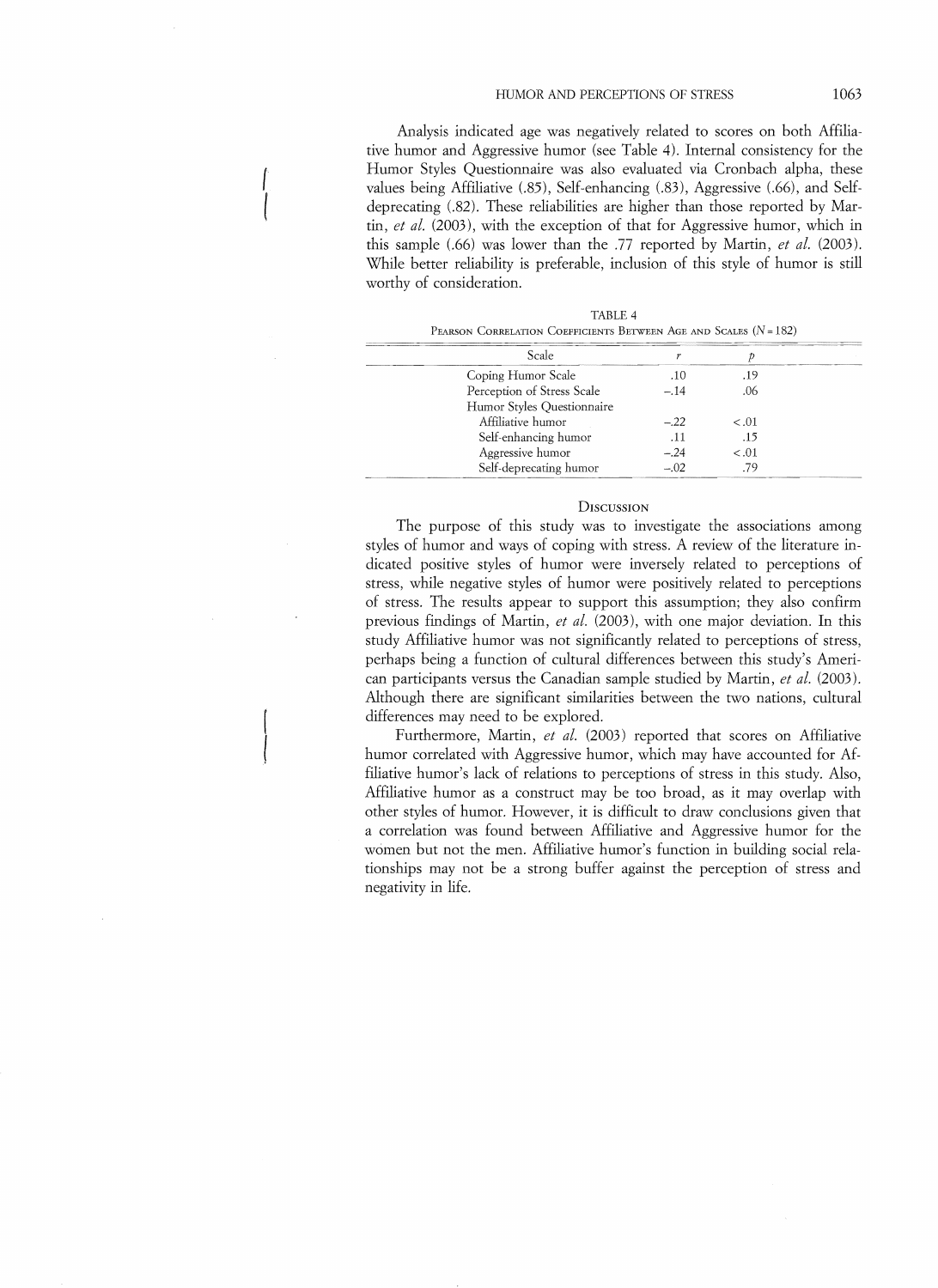## 1064 M. MAURIELLO & J. T. McCONATHA

In this study, higher scores for Aggressive humor were significantly correlated with higher scores for perception of stress for both men and women, indicating that Aggressive humor may be associated with less positive appraisals of life. Despite the low magnitude of correlations, Self-enhancing humor showed the most consistent and strongest values across sex. Consistent with previous research (Martin, *ct al.,* 2003), Self-enhancing humor is related to higher scores on the Coping Humor Scale, as well as Affiliative humor. Thus, it appears that there is some theoretical overlap between these constructs. Finally, evaluating the relationship of age and humor, only two significant correlations emerged, and these accounted for only 9% of the variance. This significant relationship is likely related to the large sample with a very wide age range. It appears that as individuals age, there is a drop in the use of both Aggressive and Affiliative humor, raising a question about a relationship between them.

The findings have several implications. From a theoretical perspective, these findings suggest possible directions for research into sex differences. If men and women use humor differently, especially in terms of coping with their environment, style of humor could indicate a role of gender socialization in perception of a social situation, stress, and subjective well-being. Also, age differences in humor identified by this study may also reinforce previous research on social behavior in older adults seeking closer, more emotionally gratifying social relationships (e.g., Carstensen, Fung, & Charles, 2003). Considering humor's association with positive aspects of thought and behavior, these results have implications for better understanding areas of well-being and positive psychology.

From a clinical perspective, humor may be negatively related to higher scores on measures of depression, such as scores on the Inventory to Diagnose Depression (e.g., Deaner & McConatha, 1993); these styles of humor may represent a specific mechanism by which humor ameliorates such symptoms. In a recent study of the positive dimensions of the Humor Styles Questionnaire higher scores on Affiliative humor and Self-enhancing humor were related to lower scores of dysphoria and depression (Olson, Hugelshofer, Kwon, & Reff, 2005). These results are somewhat conflicted by the current results; however, Olson, *ct al.* (2005) did note the use of Self-enhancing humor, even among individuals who report maladaptive worry, can offer relief. Perhaps Self-enhancing humor acts as a more potent buffer against distress than Affiliative Humor.

If Self-enhancing humor could be facilitated via paradoxical interventions, it may be an important skill clients in psychotherapy could acquire to buffer against symptoms of depression. Clients whose cognitive style includes exaggerations, chronic worry (e.g., Kelly, 2002), or excessive fixation on being helpless in stressful situations (e.g., Olson, *et al.,* 2005) may benefit from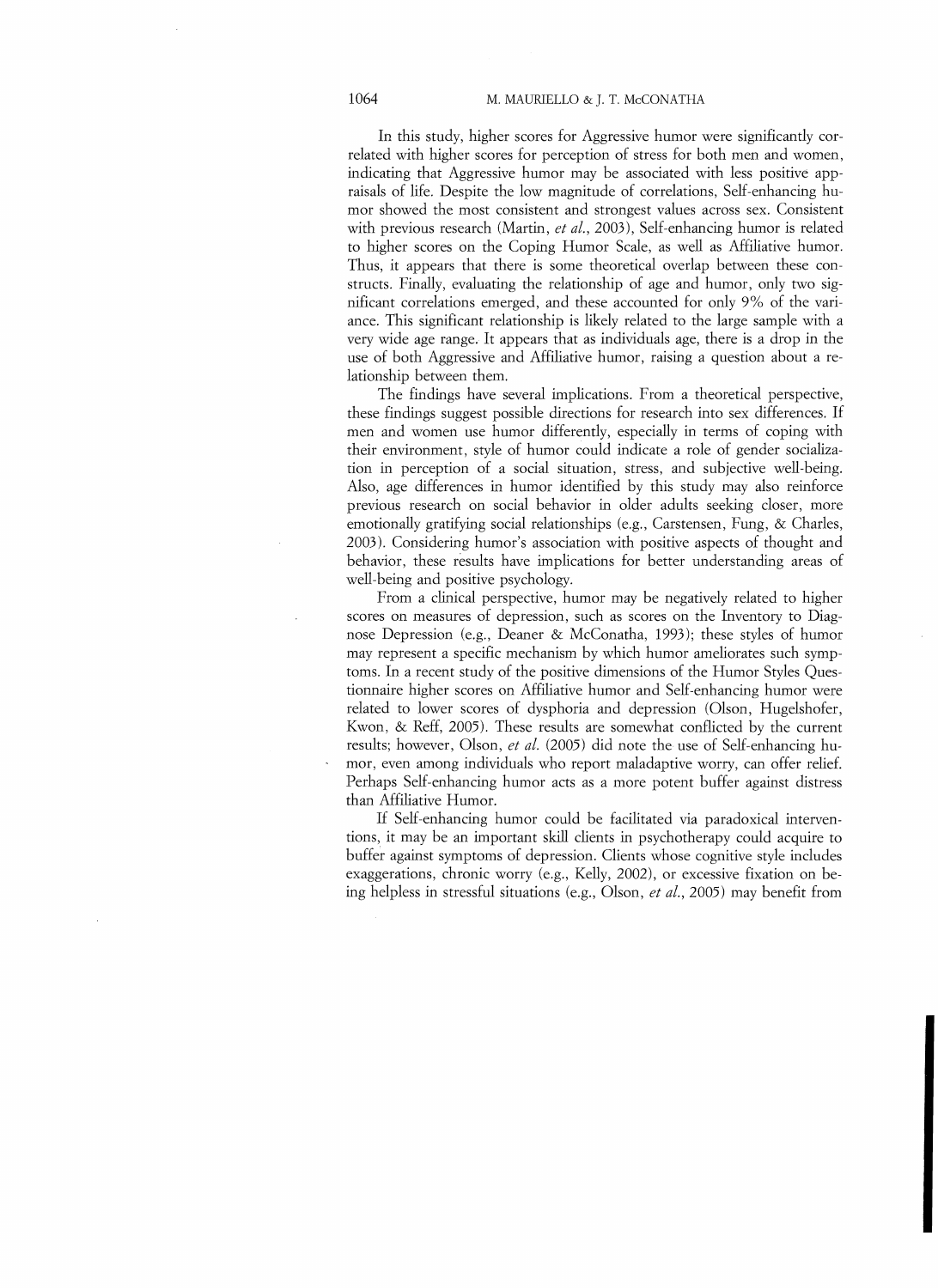therapeutic interventions focused on the absurdity of such cognitive distortions. It should be emphasized that in this study the sample was nonclinical, so further exploration is needed.

Present results should be viewed tentatively given several limitations. Causation cannot be based on correlations. Also, data were self-reported and may not be accurate representations of the participants' behaviors or attitudes. Also, the analysis shows several relationships, which, although significant, do not account for much common variance. In addition, the sample was composed of mainly volunteer undergraduate students and was not random like the remaining nonstudent sample. Data were sampled via snowball method (Denzin, 1978). Thus, the sample cannot be said to be representative of the population. Researchers should include a more diverse sample with regard to age, socioeconomic status, and ethnicity (which this study lacked). Also, given the universal nature of humor, researchers should explore samples from non-Western cultures (i.e., collectivist cultures) to assess whether the styles are present in other cultures and, if so, their effects on coping and components of well-being.

Despite the limitations discussed and the need for further investigation, this study has documented some correlations, which may stimulate further empirical work focused on humor and well-being. This early study of correlations for styles of humor and perception of stress is consistent with appraisal theories of stress as self-enhancing humor was negatively related to perceptions of stress (e.g., Lazarus & Folkman, 1984). In addition, similarities and differences in how men and women utilize specific styles of humor may have been identified. In studying humor, one must remember it is a multidimensional concept and is implicated in both positive and negative psychological outcomes.

#### **REFERENCES**

ABEL, M. H. (2002) Humor, stress, and coping. *Humor*, 15, 365-381.

ABEL, M. H., & MAXWELL, D. (2002) Humor and affective consequences of a stressful task. Journal of Social and Clinical Psychology, 21, 165-190.

AMERICAN PSYCHIATRIC ASSOCIATIOK. (2000) *Dzagnostic and statistical manual* 0/ *mental disor-ders.* (4th ed., Text Rev.) Washington, DC: Author.

BRESSLER, E. R., &MARTIK, R. A. (2006) Production and appreciation of humor as sexually selected traits. *Evolution and Human Behavior,* 27, 121-130.

CARSTENSEN, L. L., FUNG, H. H., & CHARLES, S. T (2003) Socioemotional selectivity theory ancl the regulation of emotion in the second half of life. *Motivation and Emotion,* 27, 103-123.

CELSO, B. G., EBENER, D. J., BURKHEAD, E. ]. (2003) Humor coping, health status, and life satisfaction among older adults residing in assisted living facilities. Aging & Mental Health, 7,438-445.

COHEN, S., KAMARCK, T., & MERMELSTEIN, R. (1983) A global measure of perceived stress. *Journal* 0/ *Health and Soczal Behavior,* 24, 385-396. .

DEANER, S. L., & McCONATHA, J. T. (1993) The relation of humor to depression and personality. *Psychological Reports,* 72, 755-763.

DENZIN, N. K. (1978) *The research act.* New York: McGraw-Hill.